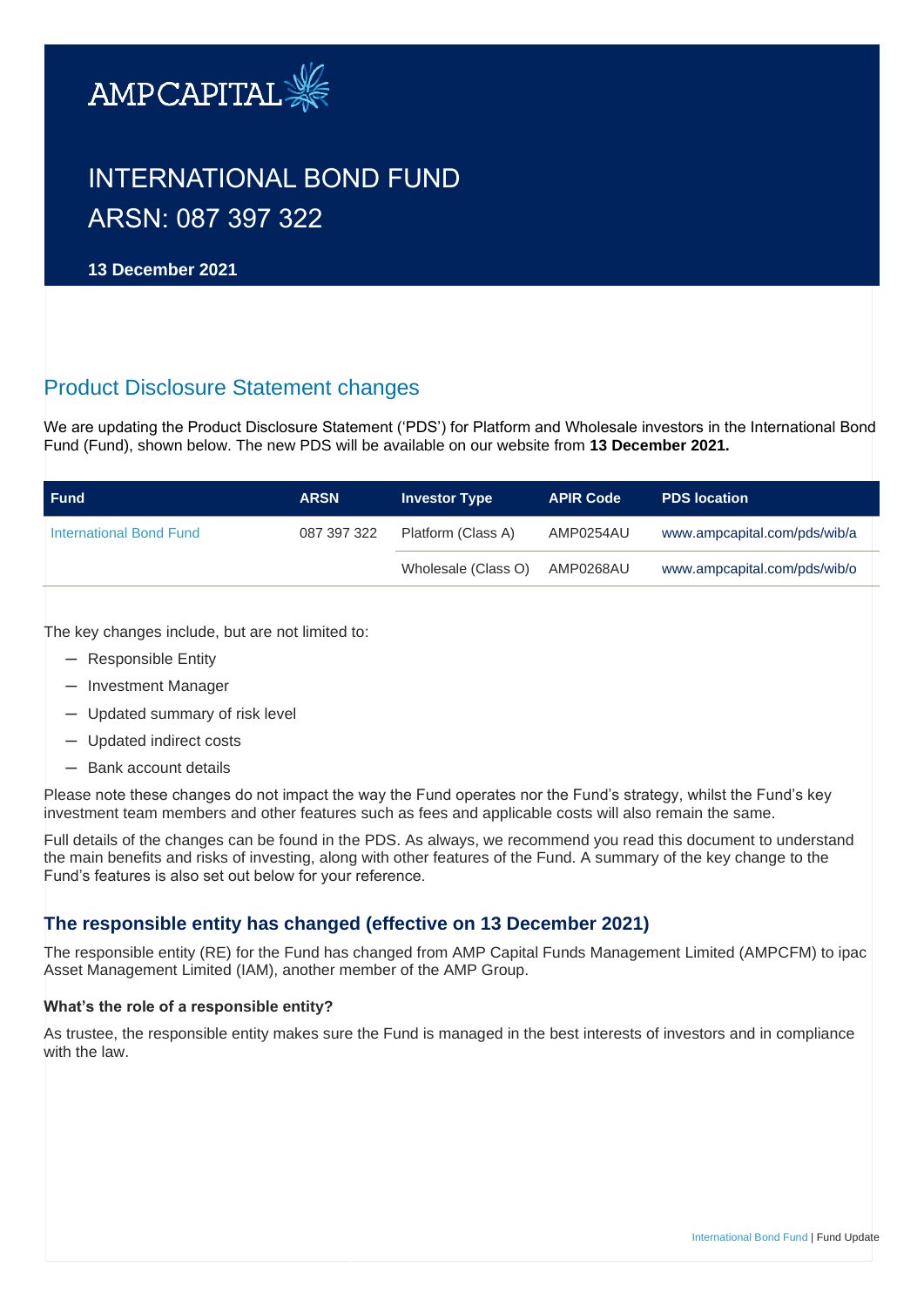For your reference, details for AMPCFM and IAM are shown below.

| <b>Responsible Entity (RE)</b>                       | <b>ABN</b>     | <b>AFSL</b> |
|------------------------------------------------------|----------------|-------------|
| <b>Previous RE</b>                                   |                |             |
| <b>AMP Capital Funds Management Limited (AMPCFM)</b> | 15 159 557 721 | 426455      |
| <b>New RE</b>                                        |                |             |
| ipac Asset Management Limited (IAM)                  | 22 003 257 225 | 234655      |

#### **Who is ipac Asset Management and what are the benefits of the change of RE?**

IAM is a member of the AMP Group and already acts as a responsible entity for similar funds, with a sole focus on funds which use multi-manager as well as multi-asset investment approaches. Importantly, IAM is dedicated to acting as an RE and does not carry on other substantive businesses or activities.

We believe that the appointment of IAM as RE is in the best interests of unitholders in the Fund and is expected to provide a number of benefits, including:

- accessing IAM's specialist RE expertise in the operation of multi-manager and multi-asset funds, which it has gained from its significant experience in operating these fund types for over 30 years;
- providing for further focus and efficiencies in operational and governance functions for the Fund, as well as alignment with AMP's organisational structure into the future; and
- ensuring seamless transition of the operations of the Fund, given IAM is a related entity within the AMP Group and key personnel, systems and resources that manage and support the Fund will remain the same.

## **The investment manager has changed (effective on 13 December 2021)**

AMP Capital Investors Limited (AMPCI) was the previous investment manager for the Fund. When IAM became the responsible entity, it appointed National Mutual Funds Management Ltd (NMFM) as the replacement investment manager for the Fund in place of AMPCI. **NMFM is also a member of the AMP Group and will retain AMPCI's Multi-Asset Group's investment capability**, which has significant experience as an investment manager for multimanager as well as multi-asset investment approaches.

For your reference, details for AMPCI and NMFM are shown below.

| Investment manager                           | <b>ABN</b>     | <b>AFSL</b> |
|----------------------------------------------|----------------|-------------|
| <b>Previous investment manager</b>           |                |             |
| <b>AMP Capital Investors Limited (AMPCI)</b> | 59 001 777 591 | 232497      |
| <b>New investment manager</b>                |                |             |
| National Mutual Funds Management Ltd (NMFM)  | 32 006 787 720 | 234652      |

As the investment manager, NMFM will be responsible for the management and investment of the Fund's assets. Part of this role is to conduct research into and appoint specialist investment managers who undertake investment activities in the underlying assets of the Fund. These managers range from large global firms to boutique managers. NMFM will blend the mix of these managers to construct a portfolio with the aim to deliver strong investment outcomes for the Fund's investors.

#### **Who is National Mutual Funds Management Ltd?**

NMFM brings a focus to multi-asset investing. Importantly, NMFM will retain AMPCI's Multi-Asset Group's investment capability.

The Multi-Asset Group has provided innovative multi-asset investment solutions for investors for more than 40 years and comprises a team of over 20 investment professionals with specialist expertise in economic analysis, asset allocation, portfolio and risk management and manager selection. We believe that the team's broad range of skills and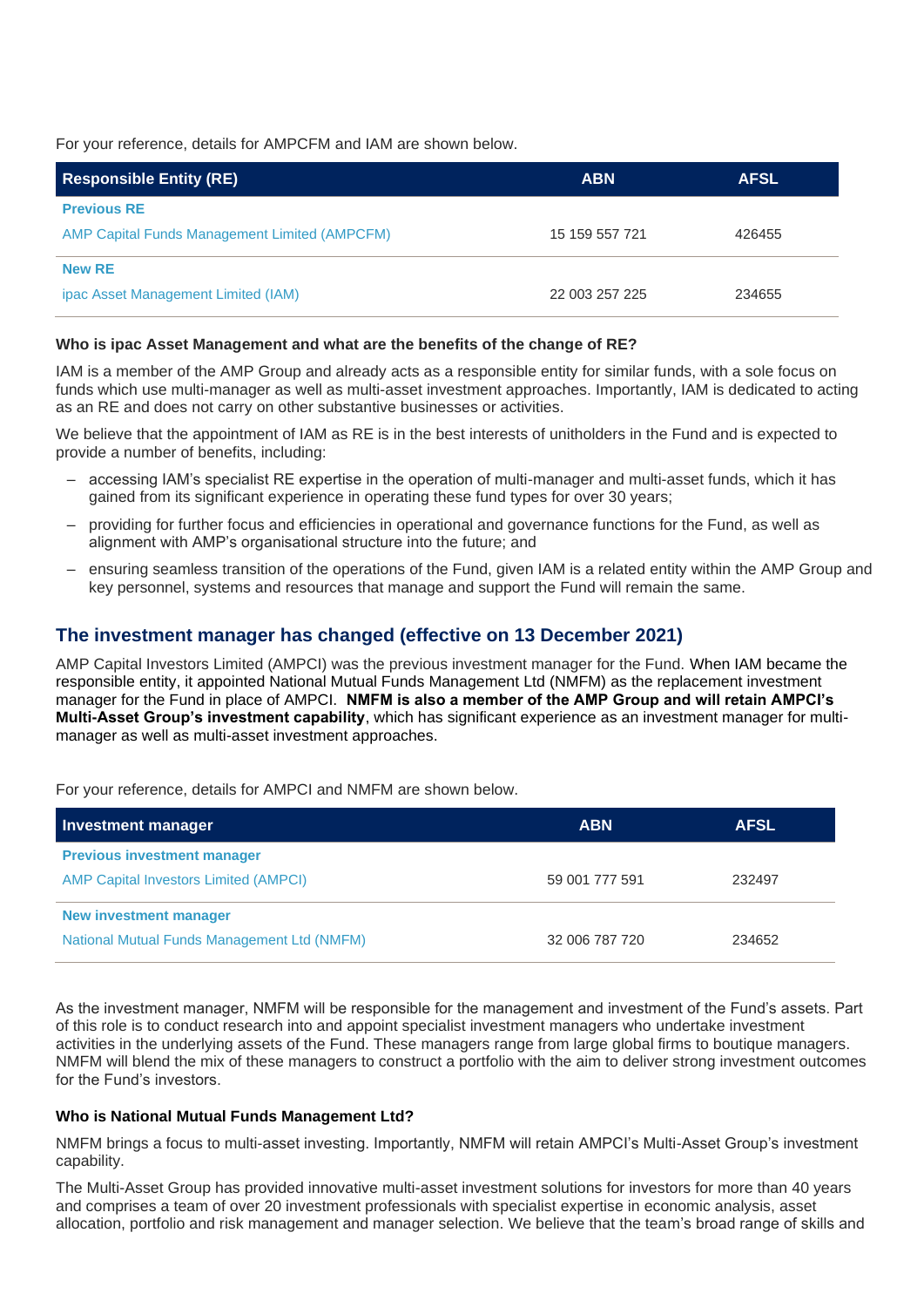experience provides an edge in constructing portfolios across various portfolio types and objectives that suit a wide range of investors.

As a member of the AMP Group, NMFM has access to the resources of the AMP Group which are comparable to those available to AMPCI.

Importantly, while the responsible entity and investment manager entities are changing, the investment strategies for the Fund will remain the same, along with key personnel, systems and resources that manage and support the Fund. Furthermore, we believe that as a related entity within the AMP Group, NMFM's appointment as investment manager ensures a seamless transition of the operation of the Fund.

#### **Why have the responsible entity and the investment manager changed and does this impact the day-to-day management of my Fund?**

As part of AMP Limited's (AMP) business strategy to simplify and streamline its organisation, AMP has been undertaking a review of its funds management functions and structure and identified a number of benefits to the consolidation of its responsible entity and investment manager arrangements.

The transition of the Multi-Asset Group business to AMP's Australian wealth management business will establish an end-to-end superannuation and investment business, better able to deliver a strong investment proposition, whilst serving our clients.

We believe that IAM's appointment as RE of the Fund, and the related change in investment manager, will not lead to any material change in the way that the Fund, and its investments, are managed.

## **Updated Summary of risk level**

Following a recent review, the Risk band and Risk label will be updated:

| Fund marketing name                               | <b>NEW</b>                                                                                                                         |                       | <b>PREVIOUS</b> |            |
|---------------------------------------------------|------------------------------------------------------------------------------------------------------------------------------------|-----------------------|-----------------|------------|
|                                                   | Risk band                                                                                                                          | Risk label            | Risk band       | Risk label |
| International Bond Fund                           |                                                                                                                                    | <b>Medium to high</b> | Δ               | Medium     |
| Information about new Risk band<br>and Risk label | This means we estimate the number of negative annual returns over any<br>20 year period would be in the range of 3 to less than 4. |                       |                 |            |

## **Updated estimates of indirect costs**

While there have been no changes to the fee structure that applies, our estimates of certain fees and costs for the Fund have been updated following our latest review, to ensure they accurately reflect the costs of managing the Fund.

Full details can be found in the PDS. As always, we recommend you read this document to understand the main benefits and risks of investing, along with other features of the Fund.

## **Bank account details have changed (effective from 13 December 2021)**

The bank account details for all applications when you invest into the Fund have changed to:

| <b>Bank account feature</b> | <b>Bank Details</b>                                  |  |
|-----------------------------|------------------------------------------------------|--|
| Account name                | IPAC Asset Management Ltd Applications Trust account |  |
| Account number              | 402362003                                            |  |
| <b>BSB</b>                  | 255-000                                              |  |